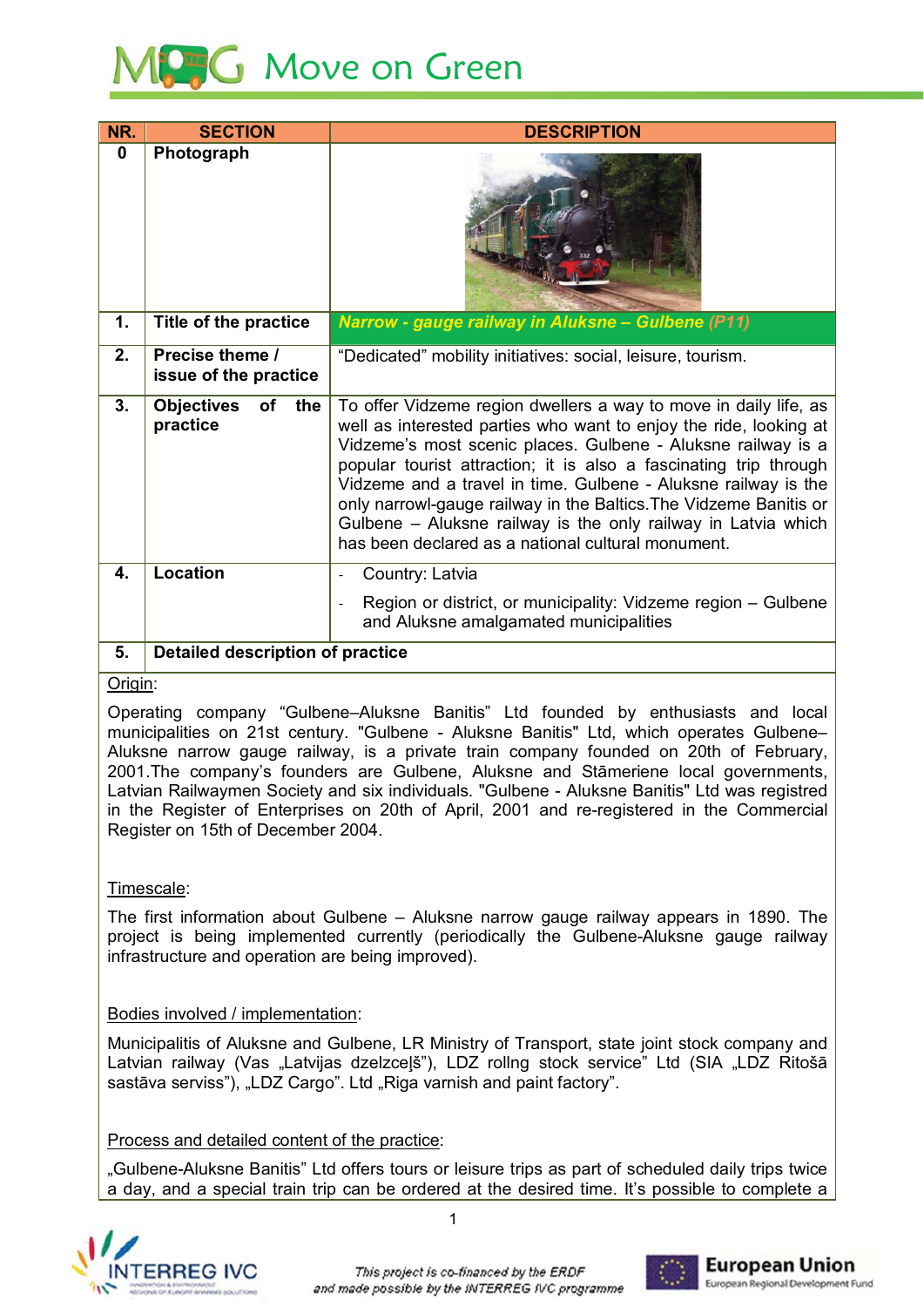# **AG** Move on Green

special composition of the train according to customer needs in terms of the number of wagons and of the design, as long as it does not conflict with the Railway Technical operating rules.

Can provide the following on the regular and special trains:

- Guided tour on the board of train.
- Improvised performance with train robbery or gypsies.
- Activities for wedding party in the decorated train.
- Catering in the open air at the specific locations or in bar carriage during the journey.
- Soviet stile services of " bufetcitsa".
- Transportation of bikes for cyclists (up to 40 persons), by prior arrangement.

There is a possibility to visit Gulbene depot. It is typical for the first half of the 20th century with broad and narrow gauge tracks, as well as repair shops.

Visitors can order:

- A tour of the depot, including demonstration of turntable.
- Riding by hand driven or motor trolley.
- Accomodation in quest house "Depo"

### Legal framework:

Law On Public Transport Services, Cabinet Regulations and "Gulbene - Aluksne Banitis" Ltd Statute.

### **Financial framework:**

- Project funded by the revenues, Ministry of Transport grants, local government and private financial investments, co-financing from various funds for projects implemented.
- The exent use of results (%): Users of the total population (if it is possible).

Accurate statistics are not carried out.

#### 6. **Evaluation**

### Possible demonstranted results (through indicators):

At the moment one railway station (Gulbene) and 9 railway stops are officialy approved for the operation on the Gulbene - Aluksne line. Most significant of them are Kalniena. Stameriene, Paparde, Umernieki and Aluksne where historical station buildings have been preserved. Railway stop Birze was erected between railway stops Gulbene and Stameriene after World War Two, but railway stops Purini, Dunduri, Vejini were erected from 1970 to 1980, installed small waiting sheds for passengers.

Possible success factors:

- On March, 2007 changes were made to the structure of the capital for the benefit of private capital - "Gulbenes - Aluksne banitis" private shareholders increased to eight individuals.
- "Gulbene Aluksne banitis" Ltd was the first Latvian train operating company that received the new European Union Safety Certificate in 2008.